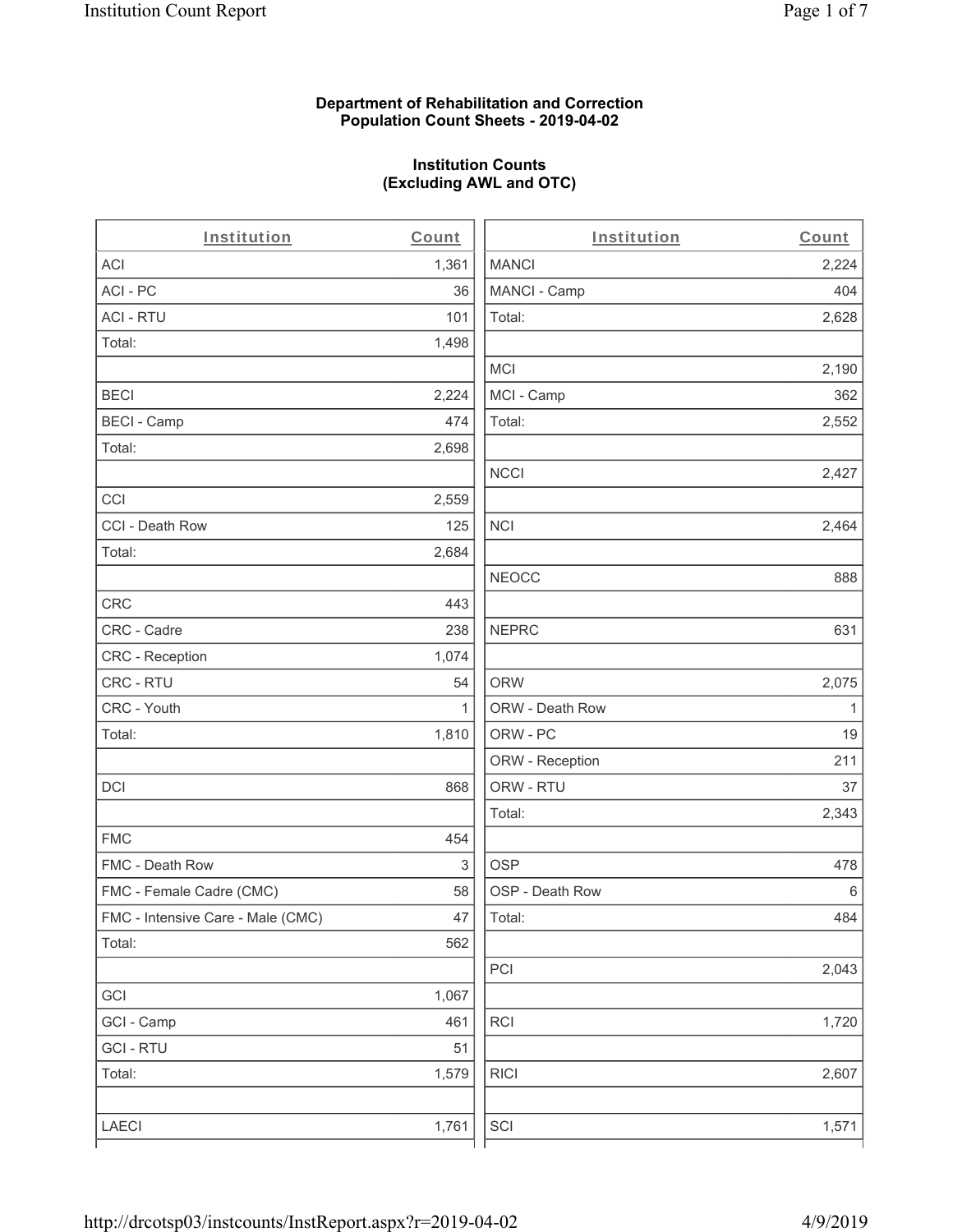| LECI                     | 2,327 | <b>SOCF</b>      |                          | 1,246  |
|--------------------------|-------|------------------|--------------------------|--------|
| LECI - Camp              | 190   | SOCF - RTU       |                          | 59     |
| Total:                   | 2,517 | Total:           |                          | 1,305  |
| LOCI                     | 2,238 | <b>TCI</b>       |                          | 943    |
|                          |       | TCI - Camp       |                          | 426    |
| LORCI                    | 266   | Total:           |                          | 1,369  |
| LORCI - Cadre            | 135   |                  |                          |        |
| <b>LORCI - Reception</b> | 1,031 | <b>TOCI</b>      |                          | 701    |
| Total:                   | 1,432 | <b>TOCI - PC</b> |                          | 86     |
|                          |       | Total:           |                          | 787    |
| <b>MACI</b>              | 1,033 |                  |                          |        |
| MACI - Minimum           | 1,221 | <b>WCI</b>       |                          | 1,341  |
| Total:                   | 2,254 | <b>WCI-RTU</b>   |                          | 32     |
|                          |       | Total:           |                          | 1,373  |
|                          |       |                  |                          |        |
|                          |       |                  | <b>Total Population:</b> | 49,093 |

\* The Total Population includes 30 Offenders with Reason Codes 30 & 31. \*\* The Total Population includes 38 Offenders with Reason Code 0A.

### **Male Population by Security Level (Include AWL and Exclude OTC)**

| Security Level         |                   | <b>Body</b> | <b>AWL</b> | $(-\text{OTC})$ | Total  |
|------------------------|-------------------|-------------|------------|-----------------|--------|
| <b>Total Level E</b>   |                   | 980         | 11         | 11              | 980    |
| Total Level 4          |                   | 1,810       | 10         | 10              | 1,810  |
| Total Level 3          |                   | 11,996      | 160        | 147             | 12,009 |
| Total Level 2          |                   | 16,457      | 185        | 154             | 16,488 |
| Total Level 1          |                   | 13,715      | 125        | 65              | 13,775 |
| <b>Total Death Row</b> |                   | 135         |            |                 | 135    |
|                        | <b>Total Male</b> | 45,093      | 492        | 388             | 45,197 |

#### **Female Population by Institution (Include AWL and Exclude OTC)**

| Institution              | <b>Body</b> | AWL |    | T <u>ota</u> r |
|--------------------------|-------------|-----|----|----------------|
| DCI                      | 868         | 13  | 10 | 871            |
| <b>FMC</b>               | 24          |     |    | 25             |
| FMC - Female Cadre (CMC) | 58          |     | O  | 58             |
| <b>NEPRC</b>             | 631         |     | 3  | 639            |
| <b>ORW</b>               | 2,074       | 33  | 20 | 2,087          |
|                          |             |     |    |                |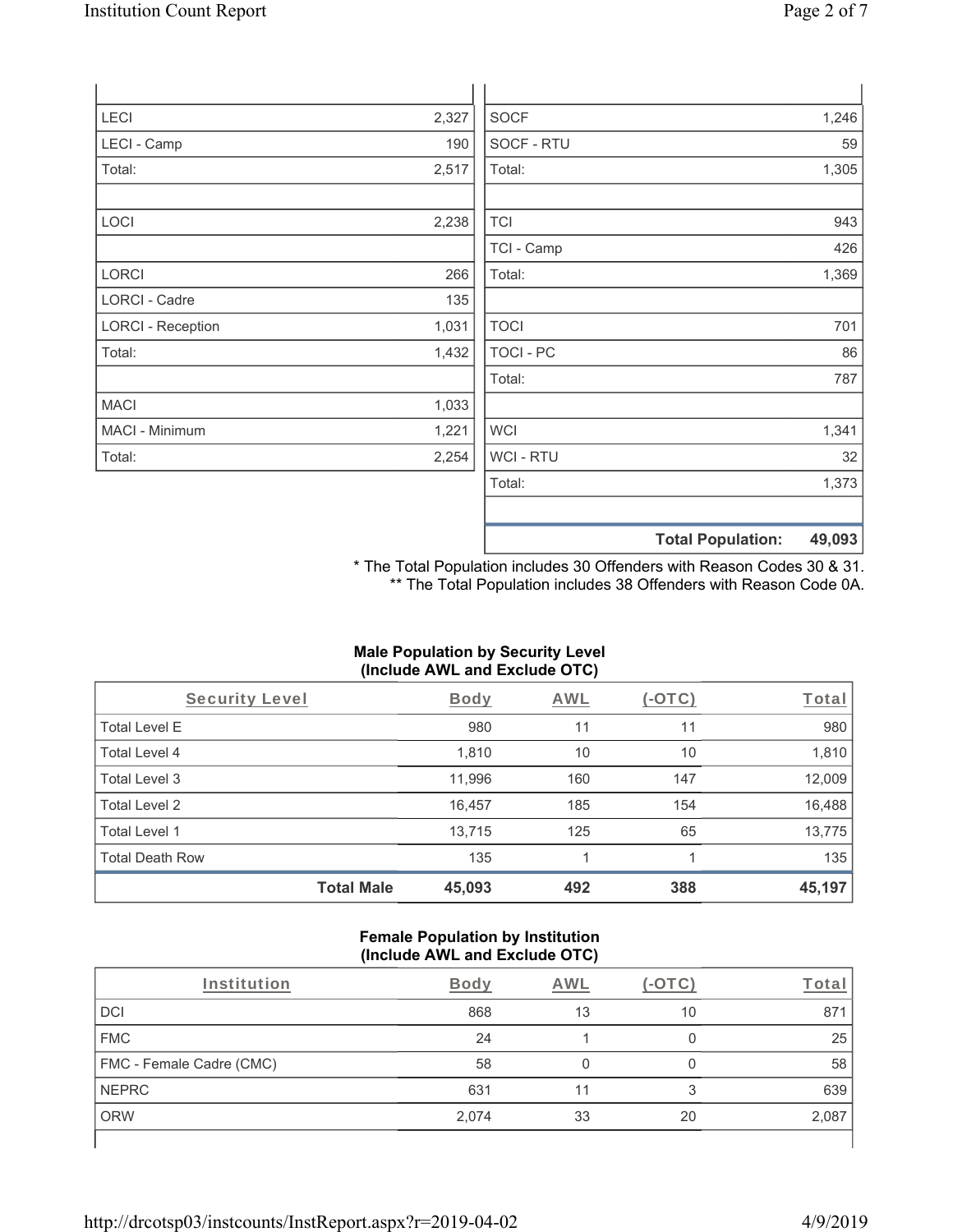|       | 0                                               | $\left( \right)$ |        |
|-------|-------------------------------------------------|------------------|--------|
| 19    | 0                                               |                  | 19     |
| 211   | 9                                               | 9                | 211    |
| 37    | 0                                               |                  | 37     |
| 3,923 | 67                                              | 42               | 3,948  |
|       |                                                 | 430              | 49,145 |
|       | <b>Total Female</b><br><b>Total Population:</b> | 49,016           | 559    |

### **Male Population by Institution: Security Level 5 and E (Include AWL and Exclude OTC)**

|                 | <b>Total Level 5</b> | 980              | 11               | 11                  | 980              |
|-----------------|----------------------|------------------|------------------|---------------------|------------------|
| WCI - RTU       |                      | $\boldsymbol{9}$ | $\boldsymbol{0}$ | $\mathbf 0$         | $\boldsymbol{9}$ |
| <b>WCI</b>      |                      | $\,6\,$          | $\mathbf{1}$     | 1                   | $\,6\,$          |
| TOCI - PC       |                      | $\mathbf{1}$     | $\boldsymbol{0}$ | $\mathbf 0$         | 1                |
| <b>TOCI</b>     |                      | 95               | $\mathbf{1}$     | 1                   | 95               |
| SOCF            |                      | 427              | $6\,$            | $\,6\,$             | 427              |
| RCI             |                      | 1                | $\mathbf 0$      | $\mathbf 0$         | 1                |
| <b>OSP</b>      |                      | 391              | $\sqrt{2}$       | $\sqrt{2}$          | 391              |
| <b>NEOCC</b>    |                      | $\overline{4}$   | $\mathbf 0$      | $\mathbf 0$         | $\overline{4}$   |
| MCI             |                      | $\mathbf{1}$     | $\mathbf 0$      | $\mathbf 0$         | $\mathbf{1}$     |
| <b>MANCI</b>    |                      | $\overline{2}$   | $\mathbf 0$      | $\mathsf{O}\xspace$ | $\sqrt{2}$       |
| <b>MACI</b>     |                      | 16               | $\mathbf 0$      | $\mathbf 0$         | $16$             |
| LORCI - Cadre   |                      | $\mathbf{1}$     | $\mathbf 0$      | $\mathbf 0$         | $\mathbf{1}$     |
| LORCI           |                      | $\boldsymbol{9}$ | $\mathbf 0$      | $\mathsf{O}\xspace$ | $\boldsymbol{9}$ |
| LOCI            |                      | $\mathbf{1}$     | $\mathbf 0$      | $\mathsf 0$         | 1                |
| LECI            |                      | 1                | $\mathbf 0$      | $\mathsf{O}\xspace$ | $\mathbf{1}$     |
| <b>FMC</b>      |                      | 1                | $\mathbf 0$      | $\mathsf{O}\xspace$ | 1                |
| CRC - RTU       |                      | $\,6\,$          | $\mathbf 0$      | $\mathsf{O}\xspace$ | $\,6\,$          |
| CRC - Reception |                      | $\overline{2}$   | $\mathbf 0$      | $\mathsf 0$         | $\sqrt{2}$       |
| CRC             |                      | 1                | 1                | 1                   | 1                |
| ACI             |                      | $\,$ 5 $\,$      | $\mathbf 0$      | $\mathsf{O}\xspace$ | $\mathbf 5$      |
| Institution     |                      | <b>Body</b>      | <b>AWL</b>       | $(-OTC)$            | Total            |

### **Male Population by Institution: Security Level 4 (Include AWL and Exclude OTC)**

| Institution     | Bod <sup>.</sup> | <b>AWI</b> |  |
|-----------------|------------------|------------|--|
| <b>ACI</b>      |                  |            |  |
| CRC             |                  |            |  |
| CRC - Reception | 10               |            |  |
|                 |                  |            |  |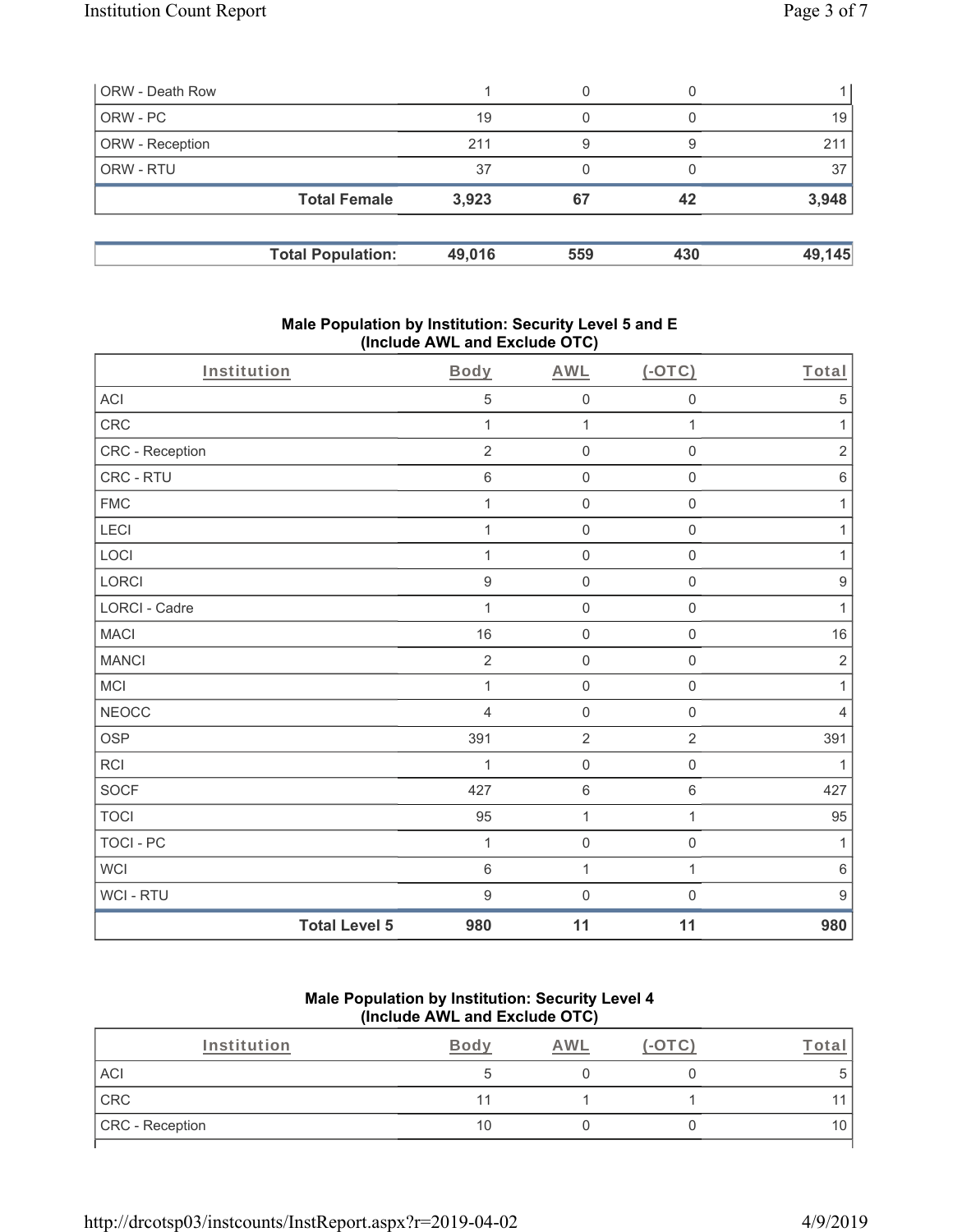| <b>Total Level 4</b>              | 1,810          | 10               | 10                  | 1,810                     |
|-----------------------------------|----------------|------------------|---------------------|---------------------------|
| <b>WCI-RTU</b>                    | $\overline{7}$ | $\boldsymbol{0}$ | $\mathsf{O}\xspace$ | $\overline{7}$            |
| <b>WCI</b>                        | 34             | $\mathbf 0$      | $\mathsf{O}\xspace$ | 34                        |
| <b>TOCI - PC</b>                  | 27             | $\mathbf 0$      | $\mathsf{O}\xspace$ | 27                        |
| <b>TOCI</b>                       | 601            | $\mathbf 0$      | $\mathbf 0$         | 601                       |
| <b>TCI</b>                        | 26             | $\mathbf 0$      | $\mathbf 0$         | 26                        |
| SOCF - RTU                        | 59             | $\mathbf 0$      | $\boldsymbol{0}$    | 59                        |
| <b>SOCF</b>                       | 814            | $\overline{2}$   | $\overline{2}$      | 814                       |
| SCI                               | $\mathbf{1}$   | $\mathbf 0$      | $\mathsf{O}\xspace$ | $\mathbf{1}$              |
| <b>RCI</b>                        | $\overline{4}$ | $\mathbf 0$      | $\mathsf{O}\xspace$ | $\overline{4}$            |
| <b>OSP</b>                        | 66             | $\mathbf 0$      | $\mathsf{O}\xspace$ | 66                        |
| <b>NEOCC</b>                      | 20             | 0                | $\mathbf 0$         | 20                        |
| <b>MANCI</b>                      | 30             | $\mathbf 0$      | $\mathbf 0$         | $30\,$                    |
| <b>MACI</b>                       | 43             | $\mathbf 0$      | $\mathsf 0$         | 43                        |
| <b>LORCI - Reception</b>          | 3              | $\mathbf 0$      | $\mathbf 0$         | $\ensuremath{\mathsf{3}}$ |
| LORCI                             | $\,8\,$        | $\mathbf{1}$     | $\mathbf{1}$        | $\,8\,$                   |
| LOCI                              | $\mathbf 0$    | $\mathbf 5$      | 5                   | $\mathbf 0$               |
| LECI                              | 27             | $\mathbf{1}$     | $\mathbf{1}$        | 27                        |
| FMC - Intensive Care - Male (CMC) | $\overline{2}$ | $\mathbf 0$      | $\mathsf{O}\xspace$ | $\sqrt{2}$                |
| <b>FMC</b>                        | $\overline{2}$ | $\mathbf 0$      | $\mathbf 0$         | $\overline{2}$            |
| CRC - RTU                         | 10             | $\mathbf 0$      | $\boldsymbol{0}$    | 10                        |

### **Male Population by Institution: Security Level 3 (Include AWL and Exclude OTC)**

| Institution                       | <b>Body</b>    | <b>AWL</b>     | $($ -OTC $)$ | Total          |
|-----------------------------------|----------------|----------------|--------------|----------------|
| <b>ACI</b>                        | 22             | $\mathbf 0$    | $\mathbf 0$  | 22             |
| ACI-PC                            | $\overline{4}$ | $\mathbf{0}$   | $\Omega$     | $\overline{4}$ |
| <b>BECI</b>                       | $\mathbf 0$    | 1              |              | $\mathbf 0$    |
| CCI - Death Row                   |                | $\mathbf 0$    | $\mathbf{0}$ |                |
| CRC                               | 255            | 12             | 12           | 255            |
| CRC - Cadre                       | 109            | $\mathbf 0$    | $\mathbf{0}$ | 109            |
| CRC - Reception                   | 648            | 14             | 14           | 648            |
| CRC - RTU                         | 37             | $\mathbf 0$    | $\mathbf 0$  | 37             |
| <b>FMC</b>                        | 7              | $\overline{2}$ | 0            | 9              |
| FMC - Intensive Care - Male (CMC) | 5              | $\mathbf 0$    | 0            | 5              |
| <b>LAECI</b>                      | 5              | $\mathbf{0}$   | $\mathbf{0}$ | 5              |
| LECI                              | 2,298          | 21             | 18           | 2,301          |
| <b>LOCI</b>                       | 3              | $\mathbf 0$    | 0            | 3              |
| LORCI                             | 84             | 48             | 47           | 85             |
| LORCI - Cadre                     | 13             | $\mathbf 0$    | $\mathbf{0}$ | 13             |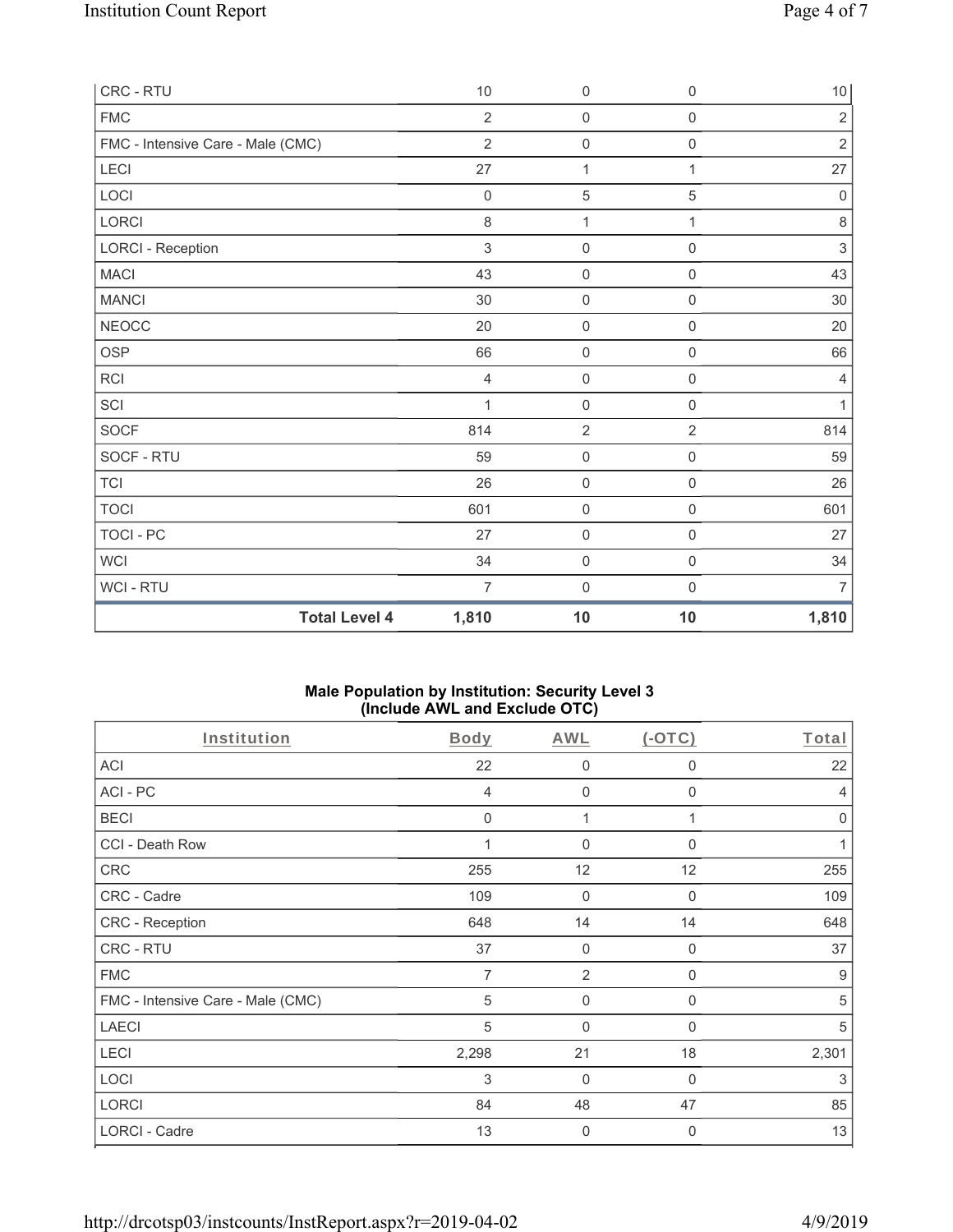| <b>LORCI - Reception</b> |                      | 726                       | 1                   | 1                | 726            |
|--------------------------|----------------------|---------------------------|---------------------|------------------|----------------|
| <b>MACI</b>              |                      | 881                       | 4                   | 3                | 882            |
| <b>MANCI</b>             |                      | 2,164                     | 19                  | $16$             | 2,167          |
| <b>NCCI</b>              |                      | 1                         | 1                   | 1                | 1              |
| <b>NCI</b>               |                      | $\overline{4}$            | $\boldsymbol{0}$    | $\mathbf 0$      | 4              |
| <b>NEOCC</b>             |                      | 857                       | 1                   | 1                | 857            |
| PCI                      |                      | 37                        | 1                   | 1                | 37             |
| <b>RCI</b>               |                      | 1,593                     | $16$                | 14               | 1,595          |
| <b>RICI</b>              |                      | $\overline{2}$            | 1                   | 1                | $\overline{2}$ |
| SCI                      |                      | 3                         | $\mathbf 0$         | 0                | $\,$ 3 $\,$    |
| <b>SOCF</b>              |                      | $\overline{2}$            | $\mathbf{1}$        | 1                | $\sqrt{2}$     |
| <b>TCI</b>               |                      | 876                       | $\boldsymbol{9}$    | $\boldsymbol{9}$ | 876            |
| TCI - Camp               |                      | $\ensuremath{\mathsf{3}}$ | $\mathbf 0$         | 0                | 3              |
| <b>TOCI</b>              |                      | 5                         | $\mathsf{O}\xspace$ | $\boldsymbol{0}$ | 5              |
| TOCI - PC                |                      | 57                        | $\mathbf 0$         | 0                | 57             |
| <b>WCI</b>               |                      | 1,280                     | 8                   | 7                | 1,281          |
| WCI-RTU                  |                      | 14                        | $\boldsymbol{0}$    | 0                | 14             |
|                          | <b>Total Level 3</b> | 11,996                    | 160                 | 147              | 12,009         |

# **Male Population by Institution: Security Level 2 (Include AWL and Exclude OTC)**

| <b>Institution</b>                | <b>Body</b> | <b>AWL</b>          | (OTC)               | Total |
|-----------------------------------|-------------|---------------------|---------------------|-------|
| <b>ACI</b>                        | 759         | 1                   | 1                   | 759   |
| ACI-PC                            | 23          | $\boldsymbol{0}$    | $\mathbf 0$         | 23    |
| <b>ACI - RTU</b>                  | 74          | $\boldsymbol{0}$    | $\mathbf 0$         | 74    |
| <b>BECI</b>                       | 1,506       | 16                  | 12                  | 1,510 |
| CCI                               | 2,020       | 18                  | 12                  | 2,026 |
| CRC                               | 81          | 4                   | 4                   | 81    |
| CRC - Cadre                       | 129         | $\mathsf{O}\xspace$ | $\mathbf 0$         | 129   |
| CRC - Reception                   | 271         | $\,8\,$             | $\,8\,$             | 271   |
| CRC - RTU                         | 1           | $\mathsf{O}\xspace$ | $\mathsf{O}\xspace$ | 1     |
| CRC - Youth                       | 1           | $\mathbf 0$         | $\mathsf{O}\xspace$ | 1     |
| <b>FMC</b>                        | 23          | 1                   | $\boldsymbol{0}$    | 24    |
| FMC - Intensive Care - Male (CMC) | 11          | $\boldsymbol{0}$    | $\boldsymbol{0}$    | 11    |
| GCI                               | 397         | $\overline{2}$      | $\overline{2}$      | 397   |
| GCI - Camp                        |             | $\mathbf 0$         | $\boldsymbol{0}$    | 1     |
| <b>GCI-RTU</b>                    | 42          | $\mathbf 0$         | 0                   | 42    |
| <b>LAECI</b>                      | 1,161       | 22                  | 19                  | 1,164 |
| LOCI                              | 1,253       | 8                   | 7                   | 1,254 |
| LORCI                             | 145         | 27                  | 26                  | 146   |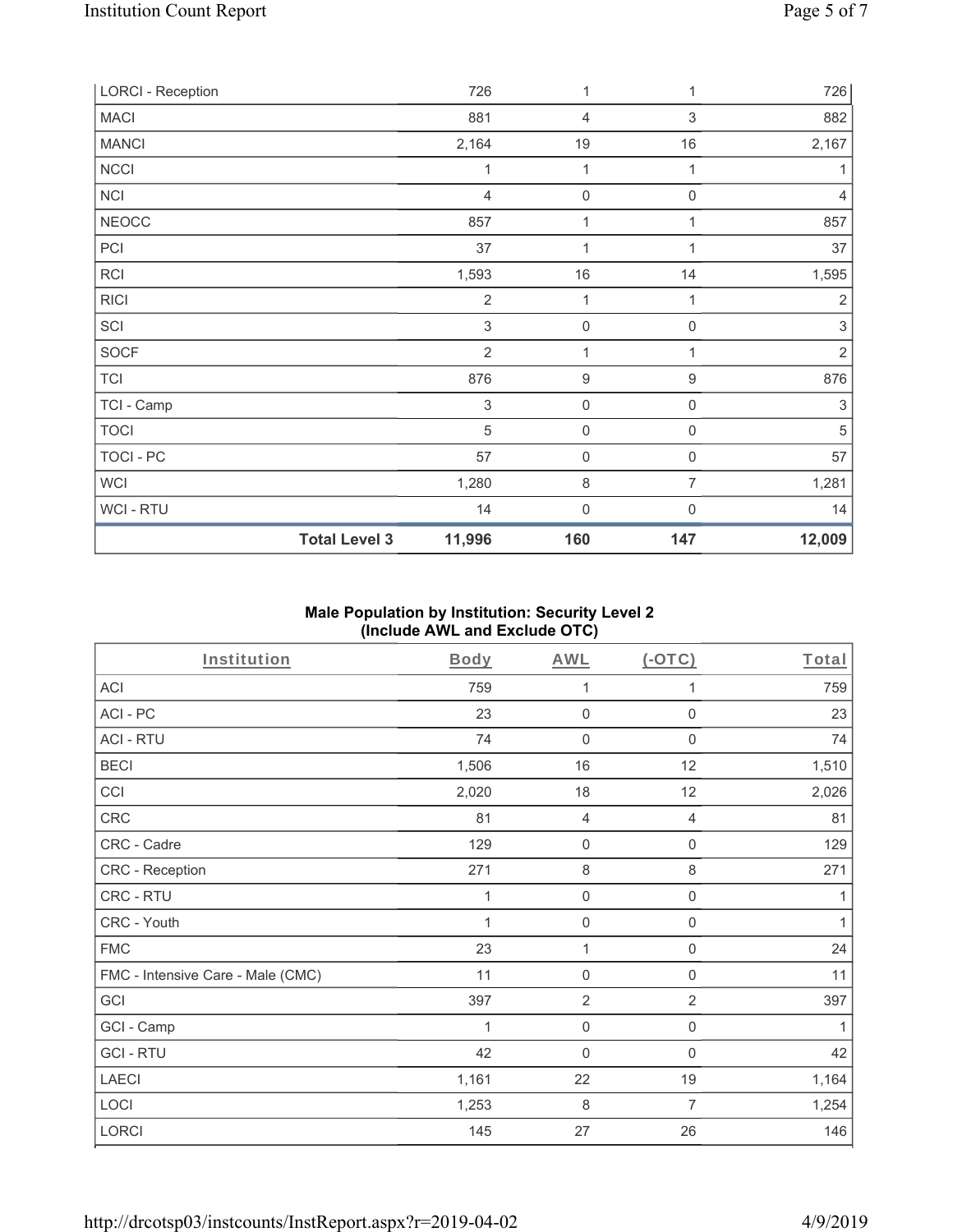| <b>Total Level 2</b>     | 16,457                    | 185                 | 154                 | 16,488         |
|--------------------------|---------------------------|---------------------|---------------------|----------------|
| WCI                      | 20                        | $\boldsymbol{0}$    | $\boldsymbol{0}$    | 20             |
| TOCI - PC                | 1                         | $\mathsf{O}\xspace$ | 0                   | $\mathbf{1}$   |
| <b>TCI</b>               | 3                         | $\mathsf{O}\xspace$ | 0                   | 3              |
| <b>SOCF</b>              | $\overline{2}$            | $\boldsymbol{0}$    | $\mathsf{O}\xspace$ | $\sqrt{2}$     |
| SCI                      | 1,049                     | 4                   | $\,$ 3 $\,$         | 1,050          |
| <b>RICI</b>              | 1,469                     | 19                  | 14                  | 1,474          |
| RCI                      | 121                       | $\mathsf{O}\xspace$ | $\boldsymbol{0}$    | 121            |
| PCI                      | 938                       | $10$                | $\overline{7}$      | 941            |
| <b>NEOCC</b>             | 7                         | $\mathbf 0$         | $\mathbf 0$         | $\overline{7}$ |
| <b>NCI</b>               | 1,662                     | 14                  | 13                  | 1,663          |
| <b>NCCI</b>              | 1,200                     | 18                  | 14                  | 1,204          |
| MCI - Camp               | 1                         | $\boldsymbol{0}$    | $\mathsf{O}\xspace$ | 1              |
| MCI                      | 1,645                     | $\boldsymbol{9}$    | 8                   | 1,646          |
| <b>MANCI</b>             | $\ensuremath{\mathsf{3}}$ | $\mathsf{O}\xspace$ | 0                   | $\sqrt{3}$     |
| <b>MACI</b>              | 93                        | $\sqrt{2}$          | $\overline{2}$      | 93             |
| <b>LORCI - Reception</b> | 226                       | $\overline{2}$      | $\overline{2}$      | 226            |
| LORCI - Cadre            | 119                       | 0                   | $\mathsf{O}\xspace$ | 119            |

# **Male Population by Institution: Security Level 1 (Include AWL and Exclude OTC)**

| <b>Institution</b>                | <b>Body</b>      | <b>AWL</b>                | $($ -OTC $)$              | Total            |
|-----------------------------------|------------------|---------------------------|---------------------------|------------------|
| ACI                               | 570              | 5                         | 1                         | 574              |
| ACI-PC                            | 9                | $\mathbf 0$               | $\mathsf{O}\xspace$       | $\boldsymbol{9}$ |
| <b>ACI - RTU</b>                  | 27               | $\mathbf 0$               | $\boldsymbol{0}$          | 27               |
| <b>BECI</b>                       | 715              | 10                        | $\overline{4}$            | 721              |
| <b>BECI - Camp</b>                | 474              | $\mathbf 0$               | 0                         | 474              |
| CCI                               | 538              | 1                         | 0                         | 539              |
| CRC                               | 32               | $\sqrt{3}$                | $\sqrt{3}$                | 32               |
| CRC - Reception                   | 139              | $\overline{4}$            | $\overline{4}$            | 139              |
| <b>FMC</b>                        | 397              | $\sqrt{3}$                | 1                         | 399              |
| FMC - Intensive Care - Male (CMC) | 29               | $\mathsf{O}\xspace$       | $\mathsf{O}\xspace$       | 29               |
| GCI                               | 670              | $\overline{7}$            | $\ensuremath{\mathsf{3}}$ | 674              |
| GCI - Camp                        | 460              | $\mathbf 0$               | $\boldsymbol{0}$          | 460              |
| <b>GCI-RTU</b>                    | $\boldsymbol{9}$ | $\mathbf 0$               | $\boldsymbol{0}$          | $9\,$            |
| <b>LAECI</b>                      | 595              | $\,8\,$                   | 4                         | 599              |
| LECI                              | 1                | $\overline{2}$            | $\overline{2}$            | 1                |
| LECI - Camp                       | 190              | $\mathbf 0$               | $\mathbf 0$               | 190              |
| LOCI                              | 981              | $\overline{2}$            | 1                         | 982              |
| LORCI                             | 20               | $\ensuremath{\mathsf{3}}$ | $\overline{2}$            | 21               |